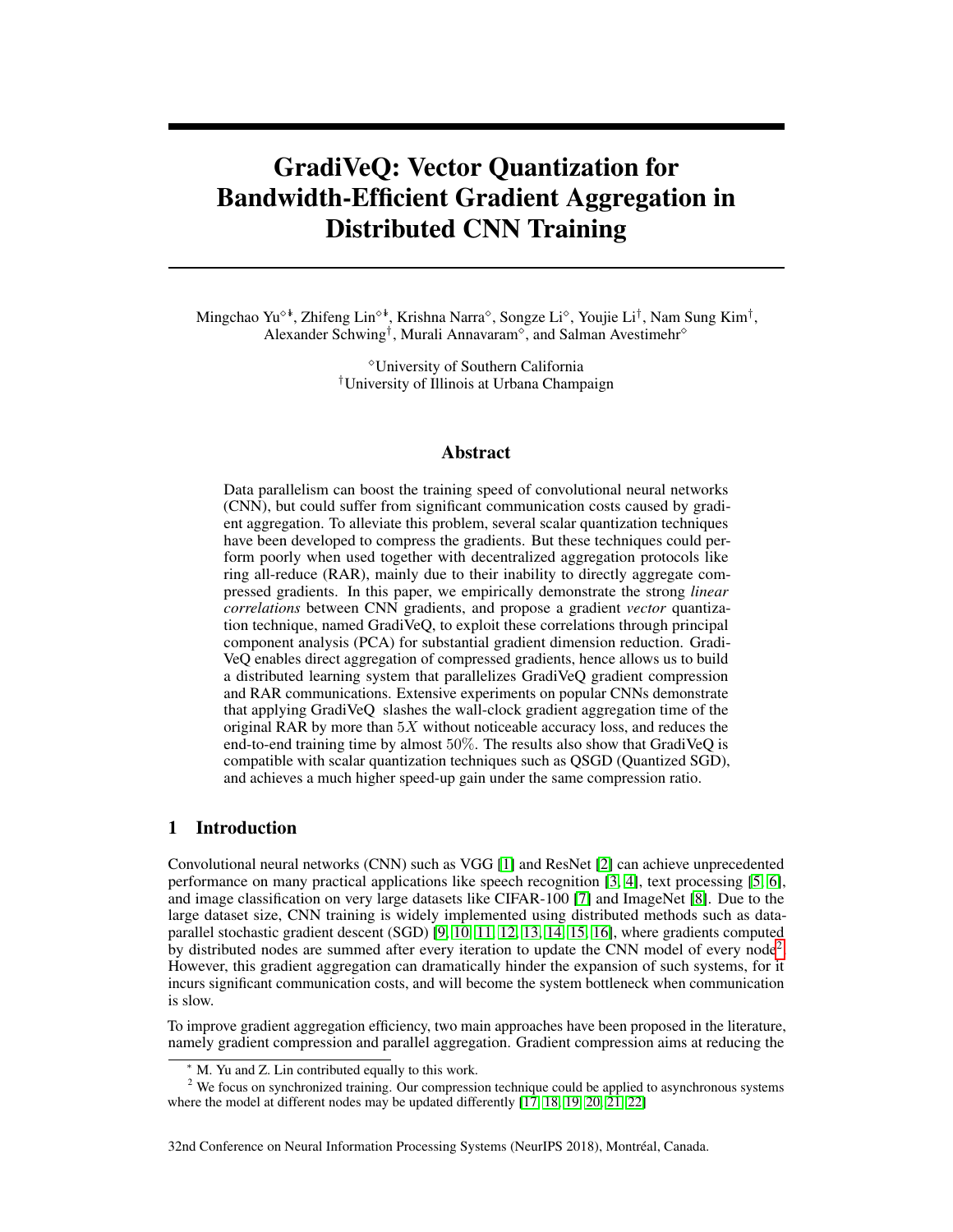

Figure 1: An example of ring all-reduce (RAR) with 3 nodes. Each node has a local vector  $g_n$ . The goal is to compute  $g = \sum_{n=0}^{2} g_n$  and share with every node. Each node will initiate the aggregation of a 1/3 segment of the vector. After 2 steps, every segment will be completely aggregated. The aggregated segments will then be simultaneously circulated to every node.



Figure 2: Processing time flow at a node in one RAR step. GradiVeQ allows the node to compress its local gradient segment while downloading, and then sum the two compressed segments and send.

number of bits used to describe the gradients. Popular methods include gradient scalar quantization (lossy) [23, 24, 25, 26, 27] and sparsity coding (lossless) [24, 28]. Parallel aggregation, on the other hand, aims at minimizing communication congestion by shifting from centralized aggregation at a parameter server to distributed methods such as ring all-reduce (RAR) [29, 30, 31, 32]. As demonstrated in Fig. 1, RAR places all nodes in a logical ring, and then circulates different segments of the gradient vector through the nodes simultaneously. Upon the reception of a segment, a node will add to it the same segment of its own, and then send the sum to the next node in the ring. Once a segment has been circulated through all nodes, it becomes a fully aggregated gradient vector. Then, another round of circulation will make it available at all nodes.

Due to the complementary nature of the above two approaches, one may naturally aim at combining them to unleash their gains simultaneously. However, there lies a critical problem: the compressed gradients cannot be directly summed without first decompressing them. For example, summing two scalar quantized gradients will incur overflow due to limited quantization levels. And, summing two sparsity coded descriptions is an undefined operation. An additional problem for sparsity based compression is that the gradient density may increase rapidly during RAR [28], which may incur exploding communication costs.

The inability to directly aggregate compressed gradients could incur hefty compression-related overheads. In every step of RAR, every node will have to decompress the downloaded gradient segment before adding its own corresponding uncompressed gradient segment. The nodes will then compress the sum and communicate it to the next node in the ring. Consequently, download and compression processes cannot be parallelized (as illustrated in Fig. 2(a)). Moreover, the same gradients will be repeatedly compressed/decompressed at every single node.

In order to leverage both gradient compression and parallel aggregation, the compression function should be *commutable* with the gradient aggregation. Mathematically, let Q() be the compression function on gradient vector  $g_n$  of each node-n, then the following equality must hold:

$$
\sum_{n=0}^{N-1} Q(\mathbf{g}_n) = Q\left(\sum_{n=0}^{N-1} \mathbf{g}_n\right),\tag{1}
$$

where N is the number of nodes. The LHS of (1) enables *compressed domain gradient aggregation*, namely, direct summation of compressed gradients. Such a compression function will allow the parallelization of compression and RAR communications, so that compression time can be masked by communication time (as illustrated in Fig. 2(b)). The RHS of (1) indicates that decompression  $Q^{-1}$ () is only needed once - after the compressed gradients are fully aggregated.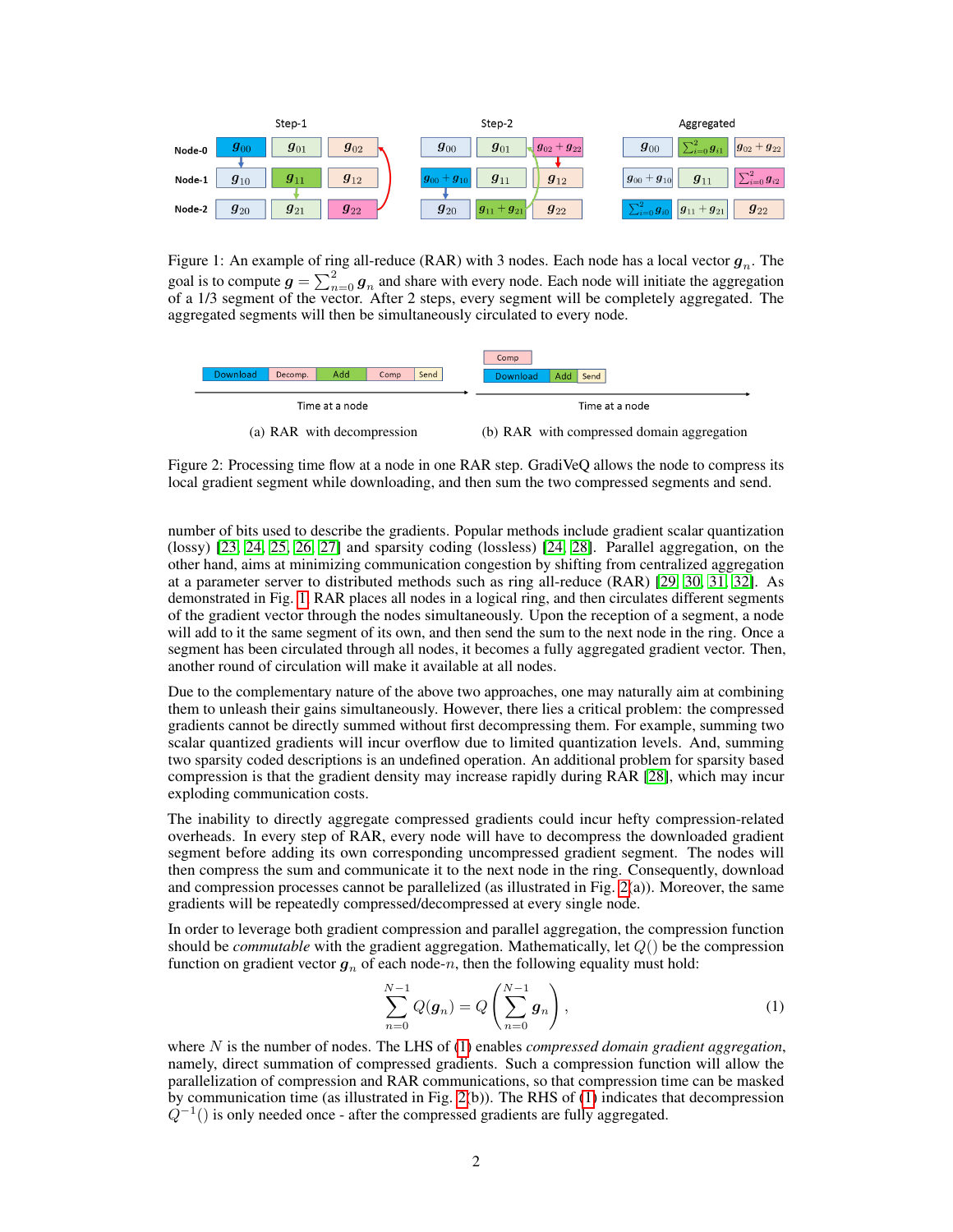Contributions We propose GradiVeO (Gradient Vector Quantizer), a novel gradient compression technique that can significantly reduce the communication load in distributed CNN training. GradiVeQ is the first method that leverages both gradient compression and parallel aggregation by employing a *vector* compression technique that commutes with gradient aggregation (i.e., satisfies (1)), hence enabling *compressed domain gradient aggregation*.

Intuition and Motivational Data: At the core of GradiVeO is a linear compressor that uses principal component analysis (PCA) to exploit the linear correlation between the gradients for gradient dimension reduction. Our development of GradiVeQ is rooted from the following experimental observations on the strong linear correlation between gradients in CNN:

1. Linear correlation: We flatten the gradients to a vector representation in a special way such that adjacent gradients could have linear correlation. As shown in Fig. 3(a), we place together the gradients located at identical coordinates across all the  $F$  filters of the same convolutional layer. One of the foundational intuitions behind such a gradient vector representation is that these  $F$  gradient elements are generated from the same input datum, such as a pixel value in an image, or an output from the last layer. Hence the  $F$  aggregated gradients could show strong linear correlation across training iterations. This linear correlation will allow us to use PCA to compute a linear compressor for each gradient vector.

For example, we record the value of the first 3 gradients of layer-1 of ResNet-32 for 150 iterations during CiFAR-100 training, and plot them as the 150 blue points in Fig. 4(a). As described in the figure caption, a strong linear correlation can be observed between the 3 gradients, which allows us to compress them into 2 gradients with negligible loss.

- 2. **Spatial domain consistency**: Another interesting observation is that, within a  $(H, W, D, F)$ convolutional layer, the large gradient vector can be sliced at the granularity of  $F \times D$ multiples and these slices show strong similarity in their linear correlation. This correlation is best demonstrated by the low compression loss of using the compressor of one slice to compress the other slices. For example, Fig. 5 shows that, in a  $(3, 3, 16, 16)$ -CNN layer, the compression loss ( $\|\hat{g} - g\|^2 / \|g\|^2$ , where  $\hat{g}$  is the decompressed gradient vector) drops dramatically at slice sizes of 256, 512 and so on (multiple of  $FD = 256$ ). Thus, it is possible to just perform PCA on one gradient slice and then apply the compressor to other slices, which will make PCA overhead negligible.
- 3. Time domain invariance: Finally, we also note that the observed linear correlation evolves slowly over iterations, which is likely due to the steady gradient directions and step size under reasonable learning rates. Hence, we can invest a fraction of the compute resource during a set of training iterations on uncompressed aggregations to perform PCA, and use the resulting PCA compressors to compress the successor iterations.

Built upon these observations, we develop a practical implementation of GradiVeQ, where gradient compression and RAR communications are fully parallelized. Experiments on ResNet with CIFAR-100 show that GradiVeQ can compress the gradient by 8 times, and reduce the wall-clock gradient aggregation time by over  $5X$ , which translates to a 46% reduction on the end-to-end training time in a system where communication contributes to 60% of the time. We also note that under the same compression ratio of 8, scalar quantizers such as 4-bit QSGD [24], while effective over baseline RAR, does not achieve the same level of performance. QSGD has the requirement that compressed gradient vectors must first be uncompressed and aggregated thereby preventing compressed domain aggregation, which in turn prevents compression and communication parallelization.

## 2 Description of GradiVeQ

In this section, we describe the core compression and aggregation techniques applied in GradiVeQ. The next section presents the details of system implementation, including system parameter selection.

We consider a distributed system that uses N nodes and a certain dataset (e.g., CIFAR-100 [7] or ImageNet [8]) to train a CNN model that has M parameters in its convolutional layers. We use w to represent their weights. <sup>3</sup>. In the t-th ( $t \ge 0$ ) training iteration, each node-n ( $n \in [0, N - 1]$ ) trains a

 $3$ GradiVeQ is not applied to the gradient of other parameters such as those from fully connected layers.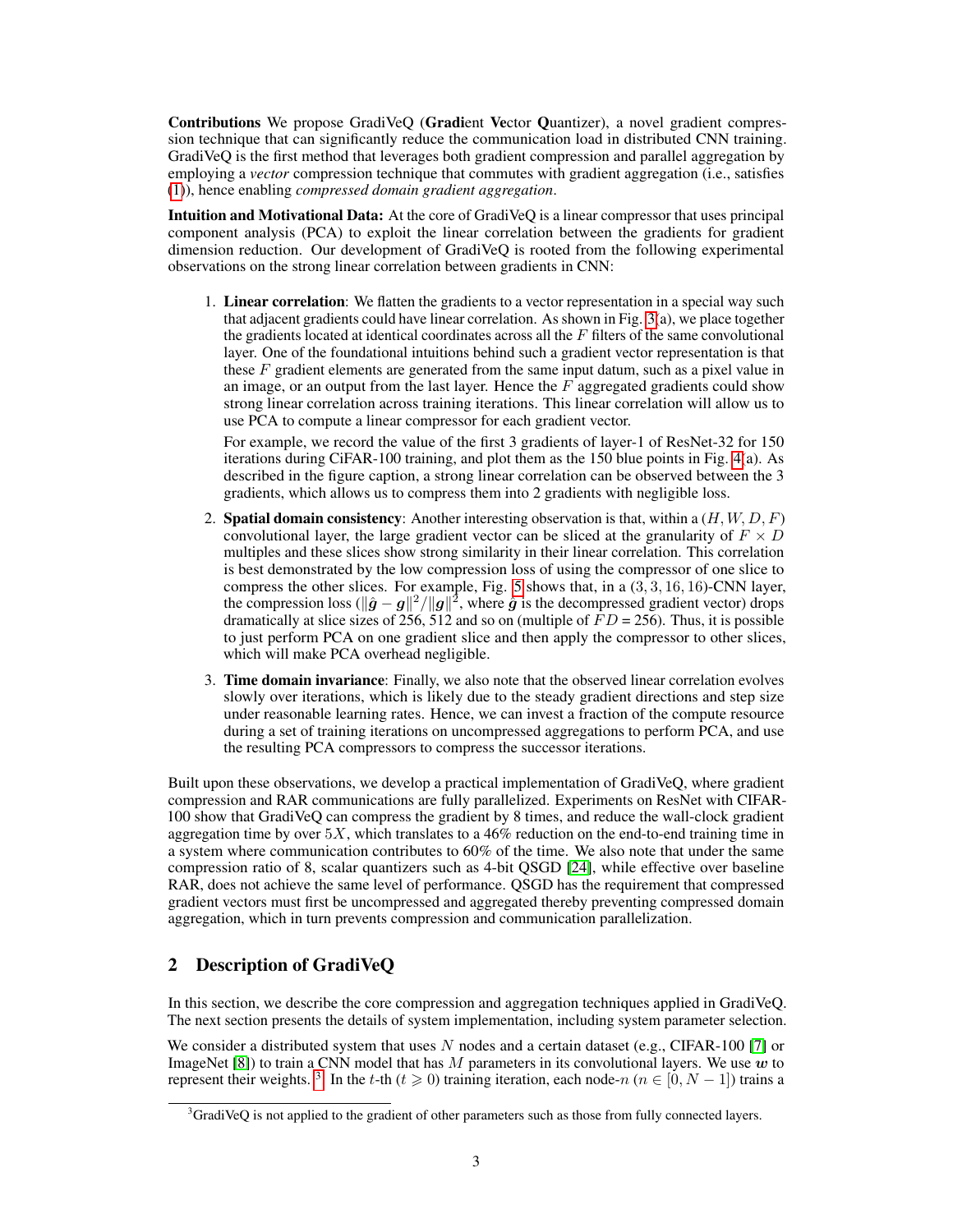



(a) Each CNN layer has  $F$  filters of dimension  $(H, W, D)$ , producing  $FDWH$  gradients in every iteration. We flatten the gradients into a vector g by placing every  $F$  collocated gradients from all the  $F$  filters next to each other in  $g$ . The location selection traverses depth, width, then height.

(b) Gradients are sliced and compressed separately. Once every node- $n$  has compressed its local slicen, RAR aggregation can be launched.

Figure 3: Gradient flattening, slicing, compression, and aggregation in GradiVeQ.



Figure 4: 3D scatter plot of the value of 3 adjacent gradients from 150 iterations (the 150 blue points in (a)), and projections to different 2D planes. A strong linear correlation is observed. After proper centralization and rotation, most of the variance/information is captured by the value of gradient 1' and 2' (the 2-D green points at the bottom plane of (b)), indicating a compression ratio of  $3/2=1.5$ .

different subset of the dataset to compute a length-M gradient vector  $g_n[t]$ . These gradient vectors are aggregated into:

$$
\boldsymbol{g}[t] \triangleq \sum_{n=0}^{N-1} \boldsymbol{g}_n[t], \tag{2}
$$

which updates the model of every node as  $w[t + 1] = w[t] - \eta[t]g[t]$ , where  $\eta[t]$  is the learning rate.

During the training phase, each convolutional layer uses the same set of filters repeatedly on sliding window over the training data. This motivates us to pack gradients  $g_n[t]$  into a vector format carefully to unleash linear correlation between adjacent gradients in  $g_n[t]$ . As explained in the previous section, for a convolutional layer with  $F$  filters, every  $F$  collocated gradients of the  $F$  filters are placed together in  $g_n[t]$ . This group assignment is first applied to gradients along the filter depth, then width, and finally height (Fig. 3(a)).

GradiVeQ aims to compress every slice of K adjacent gradients in  $g_n[t]$  separately, where K is called the slice size. Let  $g_{n,m}[t]$  be the m-th  $(m \in [0, M/K-1])$  slice, GradiVeQ will compress it into  $\boldsymbol{g}_{n,m}'[t]$  using a function  $Q()$  as follows:

$$
\boldsymbol{g}_{n,m}'[t] \triangleq Q(\boldsymbol{g}_{n,m}[t]) \triangleq \boldsymbol{U}_{d,m}^T\left(\boldsymbol{g}_{n,m}[t] - \frac{\boldsymbol{\mu}_m}{N}\right),\tag{3}
$$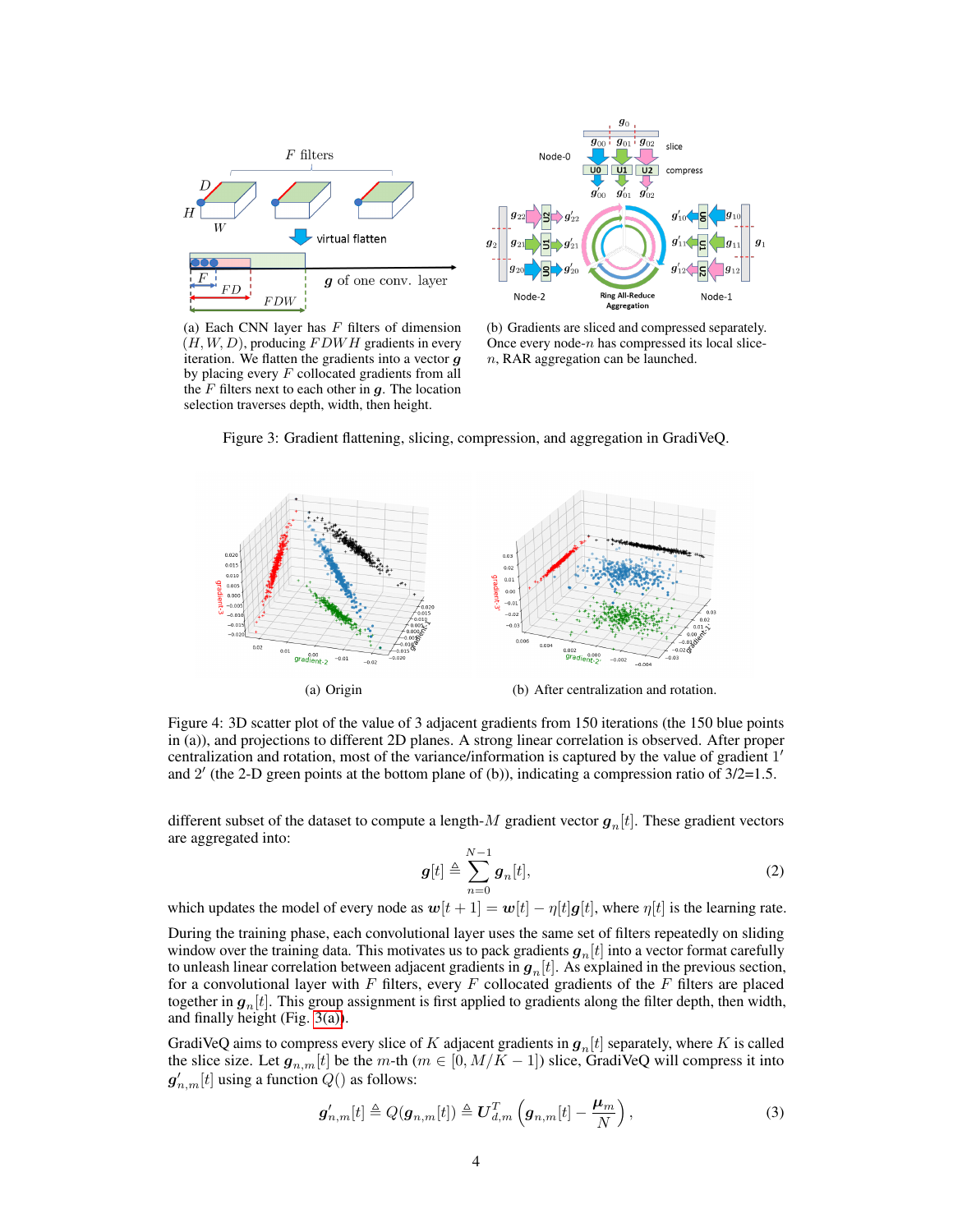

Figure 5: Slice size v.s. compression performance when using the linear compressor of the first slice of a (3, 3, 16, 16)-convolutional layer to compress the remaining slices. While compression ratio increases steadily with slice size, the compression loss drops drastically when slice size is a multiple of  $FD = 256$ , indicating similarity between the first slice's linear correlation and those of the other slices.

where  $\mathbf{U}_{d,m}$  is a  $K \times d$  linear compressor with  $d \leq K$ , and  $\boldsymbol{\mu}_m$  is a length-K whitening vector. After compression, the dimension of the slice is reduced to d, indicating a compression ratio of  $r = K/d$ .

The compressed slices from different nodes can then be directly aggregated into:

$$
\boldsymbol{g}'_{m}[t] = \sum_{n=0}^{N-1} \boldsymbol{g}'_{n,m}[t] = \boldsymbol{U}_{d,m}^{T} \left( \boldsymbol{g}[t] - \boldsymbol{\mu}_{m} \right), \tag{4}
$$

which indicates that GradiVeQ compression is commutable with aggregation. According to (4), a single decompression operation is applied to  $g'_m$  to obtain a lossy version  $\hat{\bm{g}}_m[t]$  of  $\bm{g}_m[t]$ :

$$
\hat{\boldsymbol{g}}_m[t] = \boldsymbol{U}_{d,m} \boldsymbol{g}'_m[t] + \boldsymbol{\mu}_m,\tag{5}
$$

which will be used to update the corresponding  $K$  model parameters.

In this work we rely on PCA to compute the compressor  $U_{d,m}$  and the whitening vector  $\mu_m$ . More specifically, for each slice-m, all nodes periodically invest the same  $L_t$  out of L CNN training iterations on uncompressed gradient aggregation. After this, every node will have  $L_t$  samples of slice-m, say,  $g_m[t], \dots, g_m[t+L_t-1]$ . The whitening vector  $\mu_m$  is simply the average of these  $L_t$ samples. Every node then computes the covariance matrix  $C_m$  of the K gradients using these  $L_t$ samples, and applies singular value decomposition (SVD) to obtain the eigen matrix  $U_m$  and eigen vector  $s_m$  of  $C_m$ . The compressor  $U_{d,m}$  is simply the first d columns of  $U_m$ , corresponding to the d most significant eigen values in the eigen vector  $s_m$ . The obtained  $U_{d,m}$  and  $\mu_m$  are then used to compress  $g_{n,m}[t+L_t], \cdots, g_{n,m}[t+L-1]$  of every node-n in the next  $L - L_t$  training iterations.

Due to the commutability, GradiVeQ gradient compression can be parallelized with RAR as shown in Algorithm 1, so that compression time can be hidden behind communication time. We place all the  $N$  nodes in a logical ring, where each node can only send data to its immediate successor. We also partition every gradient vector  $g_n[t]$  into N equal segments, each containing several gradient slices. The aggregation consists of two rounds: a compression round and a decompression round. To initiate, each node-n will only compress the gradient slices in the  $n$ -th segment, and then send the compressed segment to its successor. Then, in every step of the compression round, every node will simultaneously 1) download a compressed segment from its predecessor, and 2) compress the same segment of its own. Once both are completed, it will sum the two compressed segments and send the result to its successor. After  $N-1$  steps, the compression round is completed, and every node will have a different completely aggregated compressed segment. Then in each step of the decompression round, every node will simultaneously 1) download a new compressed segment from its predecessor, and 2) decompress its last downloaded compressed segment. Note that after decompression, the compressed segment must be kept for the successor to download. The original (i.e., uncompressed) RAR is a special case of Algorithm 1, where compression and decompression operations are skipped.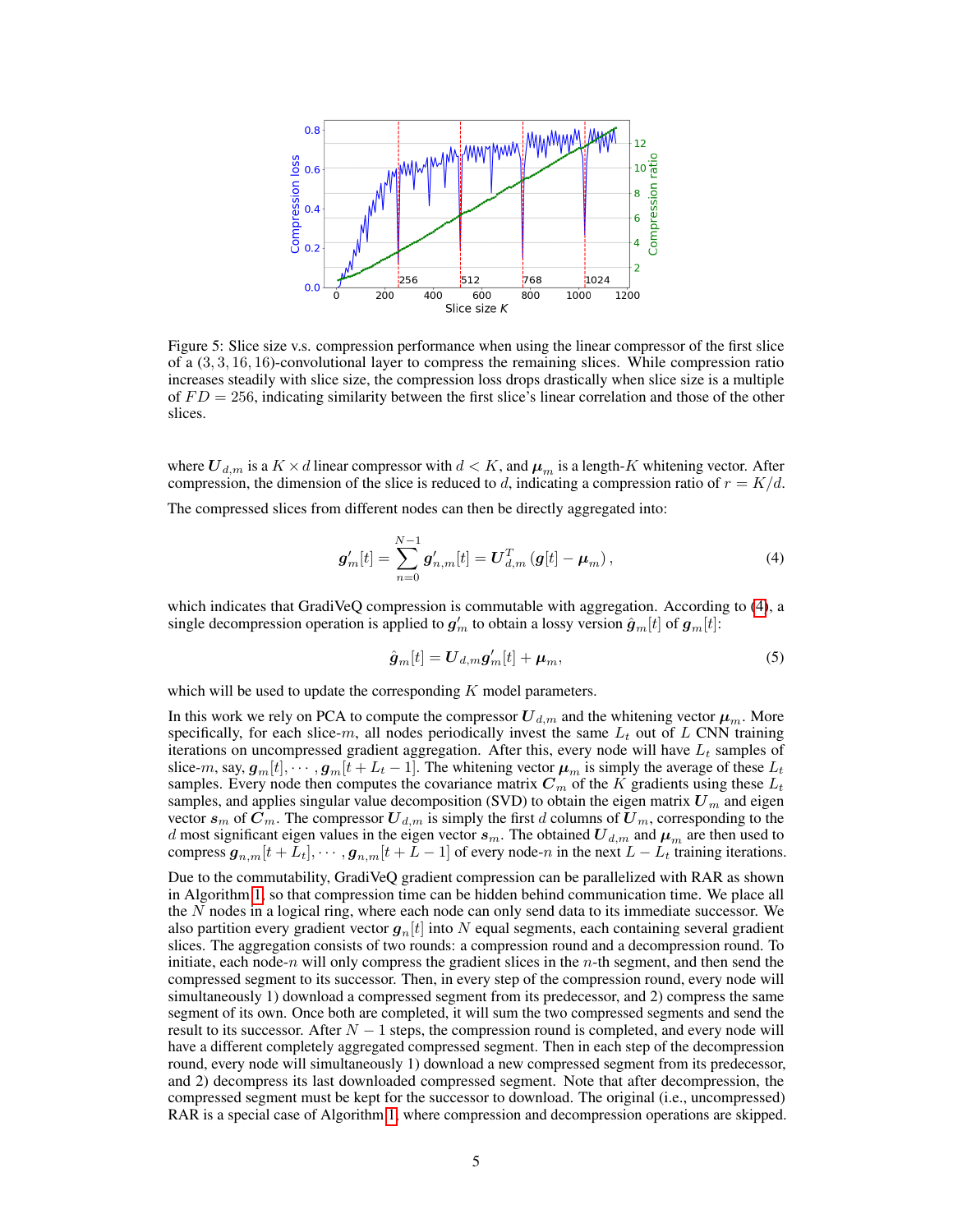Algorithm 1 Parallelized GradiVeQ Gradient Compression and Ring All-Reduce Communication

- 1: Input: N nodes, each with a local gradient vector  $g_n$ ,  $n \in [0, N 1]$ ;
- 2: Each node-n partitions its  $g_n$  into N equal segments  $g_n(0), \dots, g_n(N-1)$ ;
- 3: Every node-n compresses  $g_n(n)$  to  $g'_n(n)$  as in (3), and sends  $g'(n) \triangleq g'_n(n)$  to node- $[n+1]_N$ ;
- 4: for  $i = 1 : N 1$  do
- 5: Each node-n downloads  $g'([n-i]_N)$  from node- $[n-1]_N$ ;
- 6: At the same time, each node-n compresses  $g_n([n-i]_N)$  to  $g'_n([n-i]_N)$  as in (3);
- 7: Once node-n has completed the above two steps, it adds  $g'_n(\hat{[n-i]_N})$  to  $g'([n-i]_N)$ , and send the updated  $\boldsymbol{g}'([n-i]_N)$  to node- $[n+1]_N$ ;
- 8: end for
- 9: Each node-n now has the completely aggregated compressed  $g'([n+1]_N)$ ;
- 10: for  $i = 0 : N 1$  do
- 11: Each node-*n* decompresses  $g'([n+1-i]_N)$  into  $g''([n+1-i]_N)$ ;
- 12: At the same time, each node-n downloads  $g'_n([n-i]_N)$  from node- $[n-1]_N$ ;
- 13: end for
- 14: All nodes now have the complete  $g''$ .

## 3 Implementation Details of GradiVeQ

System Overview: At the beginning of the training, we will first apply a short warm-up phase to stabilize the model, which is common in the literature (see, e.g., [28]). Then, we will iterate between  $L_t$  iterations of uncompressed aggregations and  $L_c$  iterations of compressed aggregations for every gradient slice. Recall that PCA needs some initial gradient data to compute the  $U_d$  values for the linear compressor. Hence, the  $L_t$  iterations of uncompressed data is used to generate the compressor which is then followed by  $L_c$  iterations of compressed aggregation. Since the linear correlation drifts slowly, the compression error is curtailed by periodically re-generating the updated  $U_d$  values for the linear compressor. Hence, the interspersion of an uncompressed aggregation with compressed aggregation GradiVeQ minimizes any compression related losses.

Computing  $U_{d,m}$  from a large gradient vector is a computationally intensive task. To minimize the PCA computation overhead, GradiVeQ exploits the spatial domain consistency of gradient correlation. For every consecutive s (called the compressor reuse factor) slices in the same convolutional layer, GradiVeQ computes a single PCA compressor  $U_d$  (with the slice index m omitted) using the first slice, and then uses the resulting  $U_d$  to compress the remaining  $s - 1$  slices. We note that, although computing  $U_d$  does not require the values from the remaining  $s - 1$  slices, they should still be aggregated in an uncompressed way as the first slice, so that the parameters associated with all slices can evolve in the same way. The composition of training iterations is demonstrated in Fig. 6.

In order to reduce the bandwidth inefficiency brought by the  $L_t$  iterations that are not GradiVeQ compressed, we will apply a scalar quantization technique such as QSGD [24] to these iterations, and communicate the quantized gradients.

**Parameter Selection:** We briefly describe how the various parameters used in GradiVeQ are chosen. *Slice size* K: We set K to be a multiple of FD for a convolutional layer that has F filters with a depth of  $D$ , as the compression loss is minimized at this granularity as demonstrated in Fig. 5. In addition,  $K$  should be selected to balance the compression ratio and PCA complexity. Increasing  $K$ to higher multiples of  $FD$  may capture more linear correlations for higher compression ratio, but will increase the computational and storage costs, as SVD is applied to a  $K \times K$  covariance matrix. For example, for a  $(3, 3, 16, 16)$ -convolutional layer, a good choice of K would be  $768 = 3 \times 16 \times 16$ .

*Compressor reuse factor* s*:* A larger s implies that the PCA compressor computed from a single slice of size K is reused across many consecutive slices of the gradient vector, but with a potentially higher compression loss. We experimented with different values of  $s$  and found that the accuracy degradation of using  $s = \infty$  (i.e., one compressor per layer) is less than 1% compared to the original uncompressed benchmark. Therefore, finding the compressor for a single slice in a convolutional layer is sufficient.

*Compressor dimension* d*:* the value of d is determined by the maximum compression loss we can afford. This loss can be easily projected using the eigen vector s. Let  $0 \le \lambda < 1$  be a loss threshold,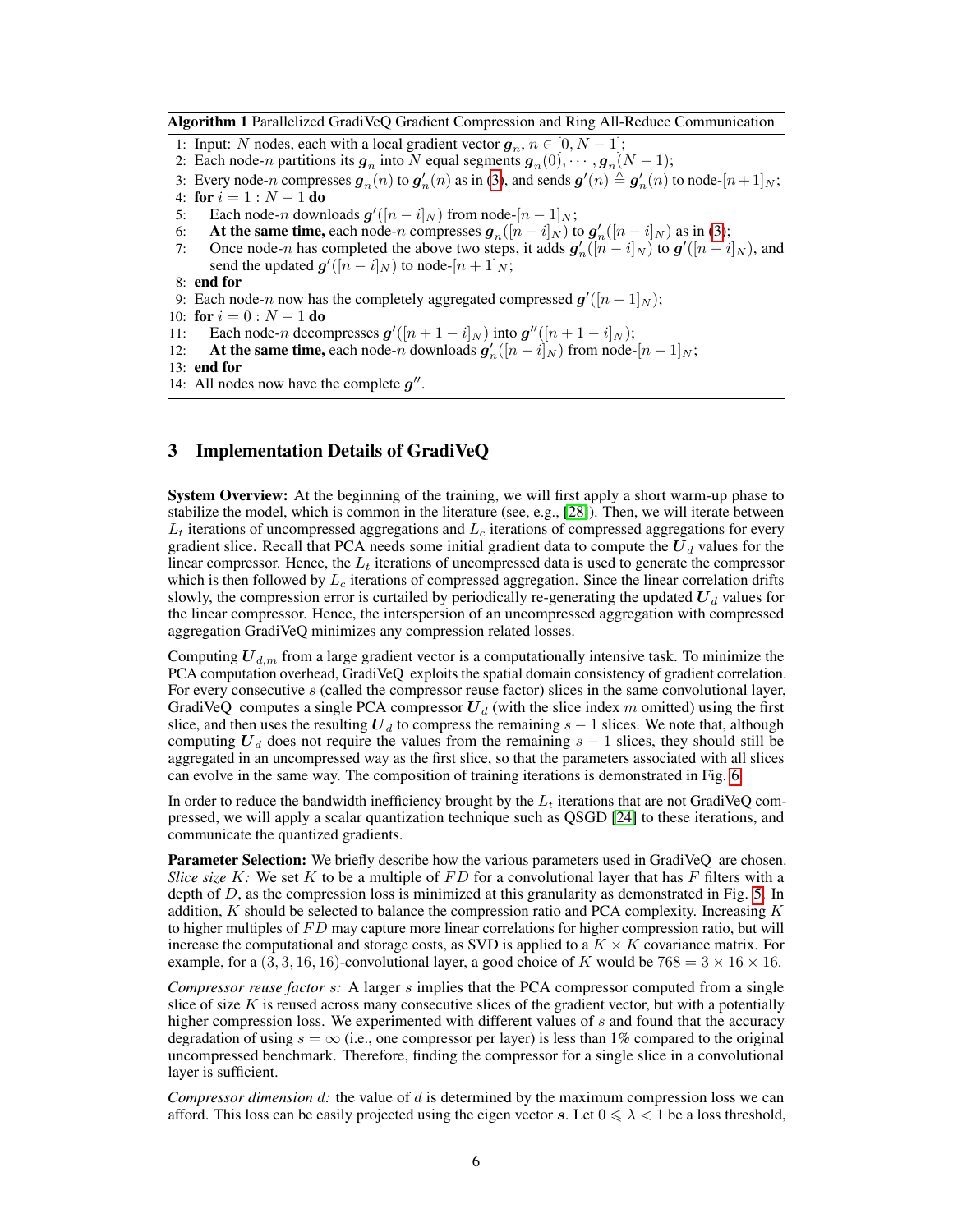

Figure 6: GradiVeQ CNN training iterations of one convolutional layer with compressor reuse factor of  $s = 2$ .

we find the minimum  $d$  such that:

$$
\frac{\sum_{k=0}^{d-1} s[k]}{\sum_{k=0}^{K-1} s[k]} \ge 1 - \lambda.
$$
\n(6)

The corresponding  $U_d$  will guarantee a compression loss of at most  $\lambda$  to the sample slices of size K in each layer and, based on our spatial correlation observation the  $U_d$  from one slice also works well for other slices in the gradient vector.

Number of iterations with uncompressed aggregation  $L_t$ : This value could either be tuned as a hyper-parameter, or be determined with uncompressed RAR: namely perform PCA on the collected sample slices of the gradients to find out how many samples will be needed to get a stable value of  $d$ . We used the later approach and determined that 100 samples are sufficient, hence  $L_t$  of 100 iterations is used.

*Number of compressed iterations*  $L_c$ : This value could also be tuned as a hyper-parameter, or be determined in the run-time by letting nodes to perform local decompression to monitor the local compression loss, which is defined as:

$$
\left\|\boldsymbol{g}_n[t] - \left(\boldsymbol{U}_d \cdot \boldsymbol{g}'_n[t] + \frac{\boldsymbol{\mu}}{N}\right)\right\|^2. \tag{7}
$$

When the majority of nodes experience large loss, we stop compression, and resume training with uncompressed aggregations to compute new compressors. Again, we currently use the latter approach and determine  $L_c$  to be 400 iterations.

Computation Complexity: GradiVeQ has two main operations for each gradient slice: (a) one SVD over  $L_t$  samples of the aggregated slice for every  $L_t + L_c$  iterations, and (b) two low-dimensional matrix multiplications per iteration per node to compress/decompress the slice. Our gradient flattening and slicing (Figure 3) allows the compressor calculated from one slice to be reused by *all* the slices in the same layer, offering drastically amortized SVD complexity. On the other hand, the operations associated with (b) are of low-complexity, and can be completely hidden behind the RAR communication time (Figure 2) due to GradiVeQ's linearity. Thus, GradiVeQ will not increase the training time.

## 4 Experiments

We apply GradiVeQ to train an image classifier using ResNet-32 from the data set CIFAR-100 under a 6-node distributed computing system. The system is implemented under both a CPU cluster (local) and a GPU cluster (Google cloud). The purpose is to evaluate the gain of GradiVeQ under different levels of communication bottleneck. In the local CPU cluster, each node is equipped with 2 Ten-Core Intel Xeon Processor (E5-2630 v4), which is equivalent to 40 hardware threads. We observe that without applying any gradient compression techniques, gradient communication and aggregation overheads account for 60% of the end-to-end training time, which is consistent with prior works [24]. In the GPU setup, each node has an NVIDIA Tesla K80 GPU. The increased compute capability from the GPUs magnifies the communication and aggregation overheads, which occupies 88% of the end-to-end training time when no compression techniques are used.

We choose  $\lambda = 0.01$  as our loss threshold. We set  $s = \infty$  for each convolutional layer, which means that we only compute and use one compressor for each layer, so that the PCA overhead is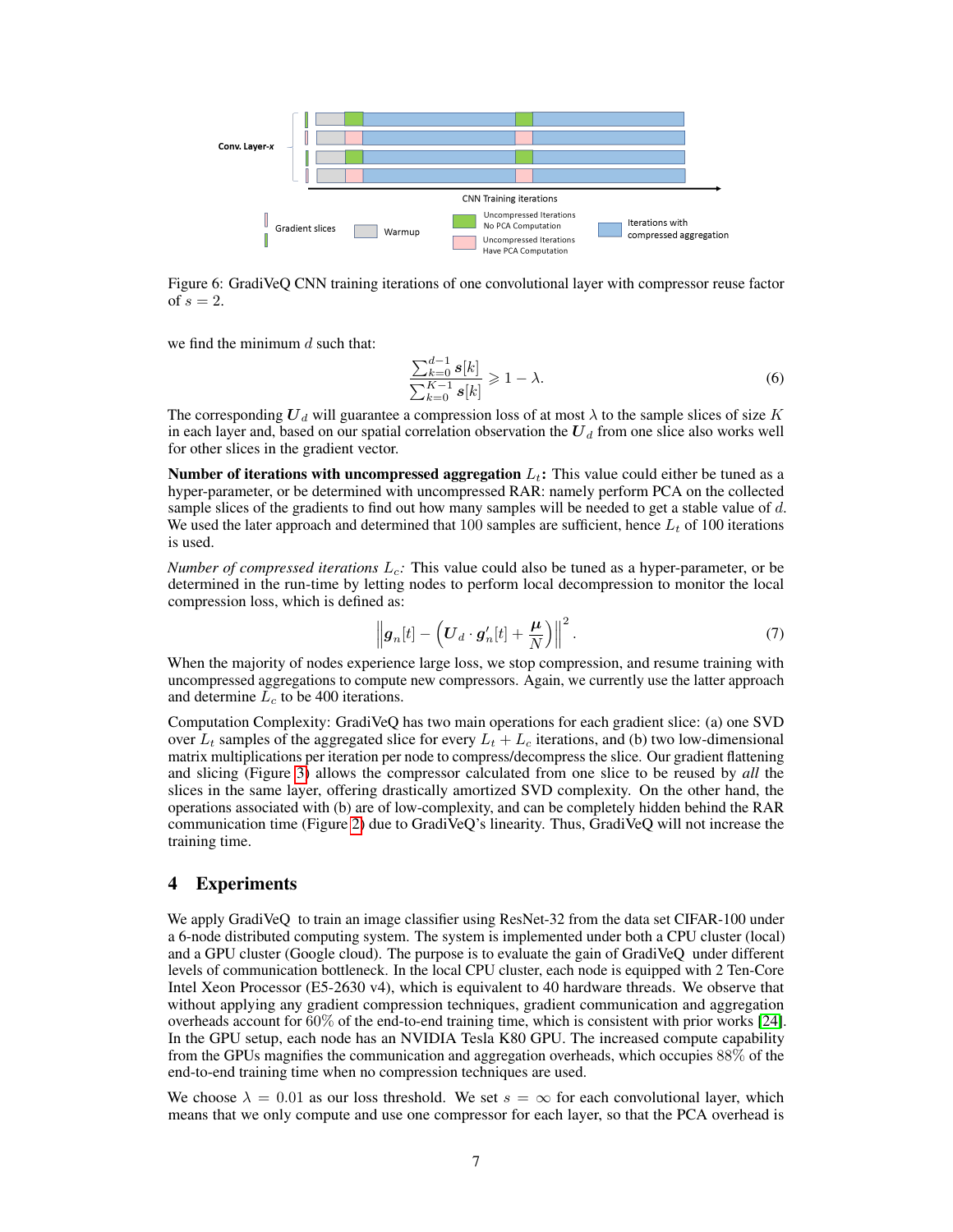

(a) For training accuracy with CPU setup, the uncompressed RAR converges around 135, 000 seconds, 4-bit-QSGD RAR converges around 90, 000 seconds, and GradiVeQ RAR converges around 76, 000 seconds. Under GPU setup, the numbers are reduce to 75, 000, 30, 000 and 24, 000, respectively.



(b) End-to-End Training time breakdown for 500 iterations of three systems: Uncompressed RAR, 4-bit-QSGD RAR, and GradiVeQ RAR

minimized. Our experimental results indicate that  $s = \infty$  yields no compression loss. We spend the first 2, 500 iterations on warm-up, and then periodically invest  $L_t = 100$  iterations for PCA sampling, followed by  $L_c = 400$  iterations of GradiVeQ-compressed gradient aggregations. With these parameter selection, we observe an average compression ratio of  $K/d = 8$ . The performance metrics we are interested in include wall-clock end-to-end training time and test accuracy. We compare the performance of GradiVeQ with uncompressed baseline RAR. In addition, to fairly compare GradiVeQ with scalar quantization techniques under the same compression ratio (i.e., 8), we also integrate 4-bit-QSGD with RAR. We note that for CNNs, 4-bit is the minimum quantization level that allows QSGD to gracefully converge [24]. One of the advantage of QSGD is that unlike GradiVeQ it does not need any PCA before applying the compression. GradiVeQ exploits this property of QSGD to minimize bandwidth-inefficiency during the  $L_t$  iterations that are not GradiVeQcompressed. Furthermore this approach demonstrates the compatibility of GradiVeQ with scalar quantization. We apply 4-bit-SGD to these  $L_t$  iterations and use the quantized gradients for PCA.

#### 4.1 Model Convergence

We analyze the model convergence of the three different systems for a given training accuracy. All the 3 systems converge after 45, 000 iterations, indicating that GradiVeQ does not incur extra iterations. However, as plotted in 7(a), both compression approaches reduce the model convergence wall-clock time significantly, with GradiVeQ slashing it even more due to its further reduction in gradient aggregation time – in our CPU setup, uncompressed RAR takes about 135, 000 seconds for the model to converge, 4-bit-QSGD takes 90, 000 seconds to converge, whereas GradiVeQ takes only 76, 000 seconds to converge. For our GPU setup in Google Cloud, these numbers are reduced to 75, 000 (uncompressed), 30, 000 (4-bit-QSGD), and 24, 000 (GradiVeQ), respectively. In terms of test accuracy, uncompressed RAR's top-1 accuracy is 0.676, while 4-bit-QSGD RAR's top-1 accuracy is 0.667, and GradiVeQ RAR's top-1 accuracy is 0.666, indicating only marginal accuracy loss due to quantization.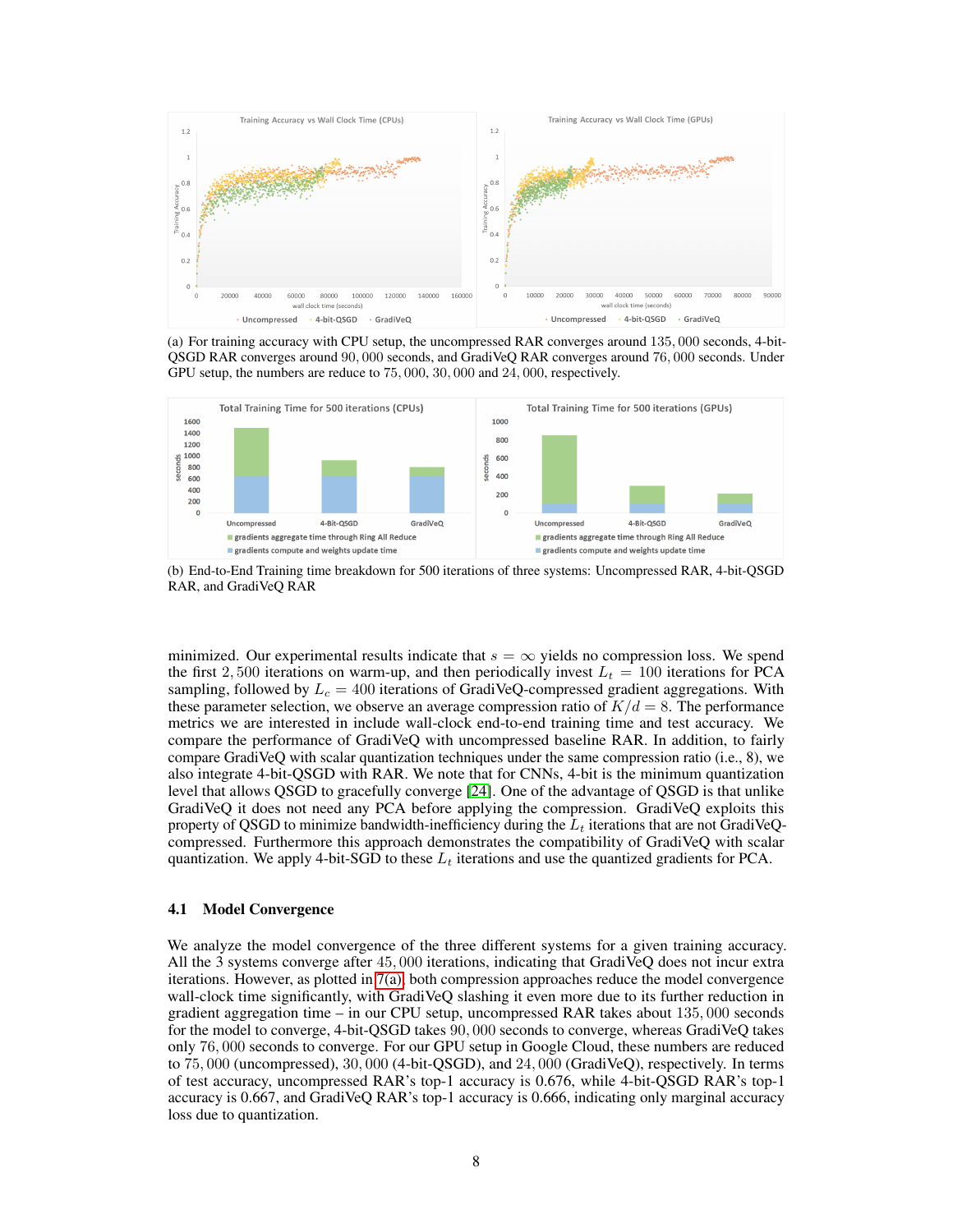#### 4.2 End-to-End Training Time Reduction Breakdown

The end-to-end training time consists of computation time and gradient aggregation time. The computation time includes the time it takes to compute the gradient vector through backward propagation, and to update the model parameters. The gradient aggregation time is the time it takes to aggregate the gradient vectors computed by the worker nodes. Both GradiVeQ and 4-bit-QSGD share the same computation time as the uncompressed system, as they do not alter the computations. The number is about 650 seconds per 500 ( $L_t + L_c$ ) iterations under our CPU setup. In terms of gradient aggregation time, the uncompressed system needs 850 seconds per 500 iterations, which constitutes 60% of the end-to-end training time. On the other hand, GradiVeQ substantially reduces this time by 5.25x to only 162 seconds thanks to both its gradient compression and parallelization with RAR. As a result, GradiVeQ is able to slash the end-to-end training time by 46%. In contrast, although 4-bit-QSGD can offer the same compression ratio, its incompatibility to be parallelized with RAR makes its gradient aggregation time almost double that of GradiVeQ. The gain of GradiVeQ becomes more significant under our GPU setup. GPUs can boost the computation speed by 6 times, which makes the communication time a more substantial bottleneck: being 88% of the end-to-end training time without compression. Thus, by slashing the gradient aggregation time, GradiVeQ achieves a higher end-to-end training time reduction of 4X over the uncompressed method and 1.40 times over 4-bit-QSGD.

### 5 Conclusion

In this paper we have proposed GradiVeQ, a novel *vector* quantization technique for CNN gradient compression. GradiVeQ enables direct aggregation of compressed gradients, so that when paired with decentralized aggregation protocols such as ring all-reduce (RAR), GradiVeQ compression can be parallelized with gradient communication. Experiments show that GradiVeQ can significantly reduce the wall-clock gradient aggregation time of RAR, and achieves better speed-up than scalar quantization techniques such as QSGD.

In the future, we will adapt GradiVeQ to other types of neural networks. We are also interested in understanding the implications of the linear correlation between gradients we have discovered, such as its usage in model reduction.

## Acknowledgement

This material is based upon work supported by Defense Advanced Research Projects Agency (DARPA) under Contract No. HR001117C0053. The views, opinions, and/or findings expressed are those of the author(s) and should not be interpreted as representing the official views or policies of the Department of Defense or the U.S. Government. This work is also supported by NSF Grants CCF-1763673, CCF-1703575, CNS-1705047, CNS-1557244, SHF-1719074.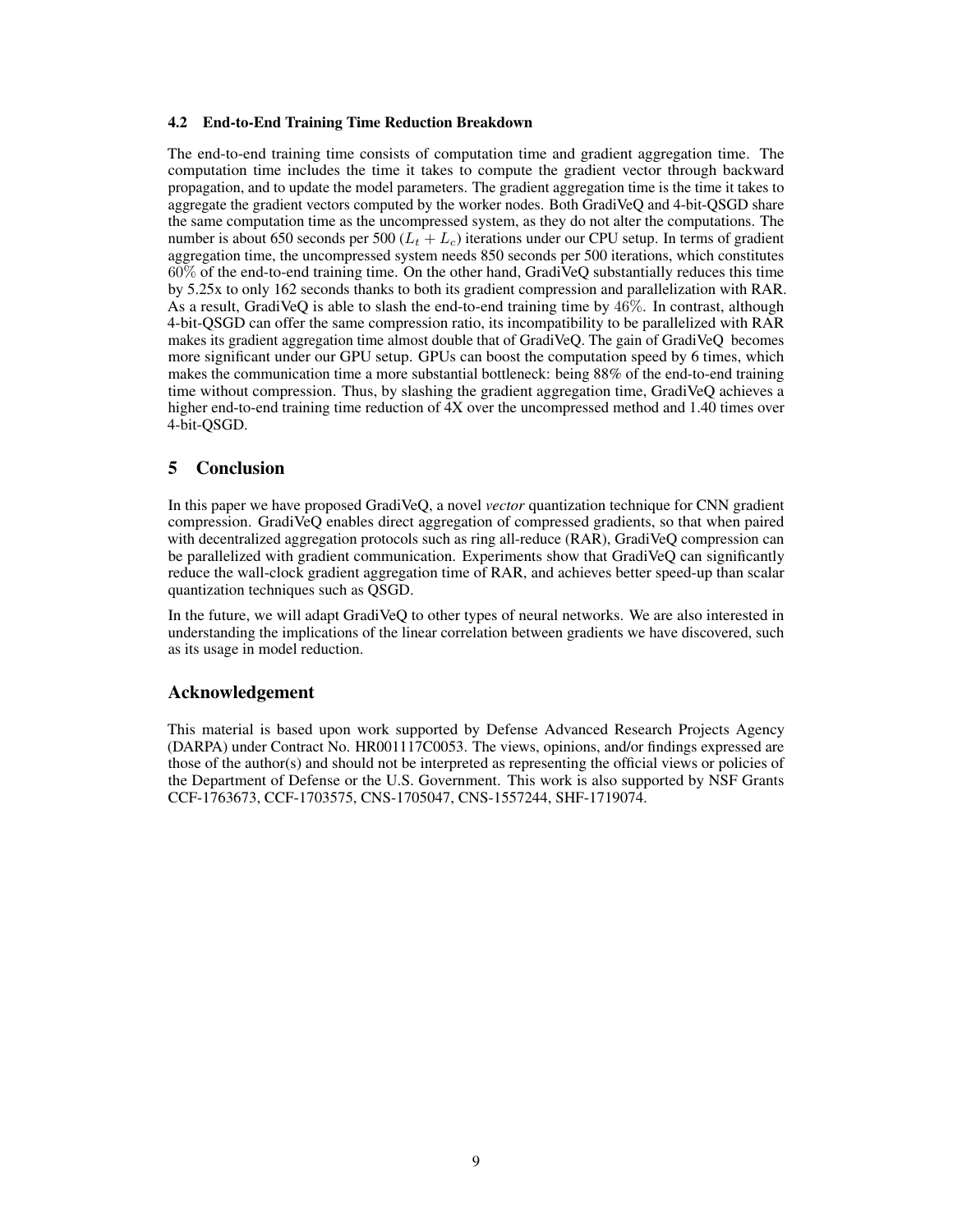## References

- [1] K. Simonyan and A. Zisserman, "Very deep convolutional networks for large-scale image recognition," in *ICLR*, 2015.
- [2] K. He, X. Zhang, S. Ren, and J. Sun, "Deep residual learning for image recognition," in *Proc. IEEE conf. Computer Vision and Pattern Recognition (CVPR)*, 2016, pp. 770–778.
- [3] O. Abdel-Hamid, A.-r. Mohamed, H. Jiang, and G. Penn, "Applying convolutional neural networks concepts to hybrid nn-hmm model for speech recognition," in *ICASSP*. IEEE, 2012, pp. 4277–4280.
- [4] O. Abdel-Hamid, A.-r. Mohamed, H. Jiang, L. Deng, G. Penn, and D. Yu, "Convolutional neural networks for speech recognition," *IEEE/ACM Transactions on audio, speech, and language processing*, vol. 22, no. 10, pp. 1533–1545, 2014.
- [5] Y. Miao, L. Yu, and P. Blunsom, "Neural variational inference for text processing," in *International Conference on Machine Learning*, 2016, pp. 1727–1736.
- [6] R. Johnson and T. Zhang, "Effective use of word order for text categorization with convolutional neural networks," *arXiv preprint arXiv:1412.1058*, 2014.
- [7] A. Krizhevsky, V. Nair, and G. Hinton, "The CIFAR-10 and CIFAR-100 dataset," 2009. [Online]. Available:<https://www.cs.toronto.edu/~kriz/cifar.html>
- [8] J. Deng, W. Dong, R. Socher, L.-J. Li, K. Li, and L. Fei-Fei, "Imagenet: A large-scale hierarchical image database," in *Proc. IEEE conf. Computer Vision and Pattern Recognition (CVPR)*, 2009, pp. 248–255.
- [9] R. Mcdonald, M. Mohri, N. Silberman, D. Walker, and G. S. Mann, "Efficient large-scale distributed training of conditional maximum entropy models," in *NIPS*, 2009, pp. 1231–1239.
- [10] M. Zinkevich, M. Weimer, L. Li, and A. J. Smola, "Parallelized stochastic gradient descent," in *NIPS*, 2010, pp. 2595–2603.
- [11] R. McDonald, K. Hall, and G. Mann, "Distributed training strategies for the structured perceptron," in *NAACL*. Association for Computational Linguistics, 2010, pp. 456–464.
- [12] R. Gemulla, E. Nijkamp, P. J. Haas, and Y. Sismanis, "Large-scale matrix factorization with distributed stochastic gradient descent," in *Proceedings of the 17th ACM SIGKDD international conference on Knowledge discovery and data mining*. ACM, 2011, pp. 69–77.
- [13] Y. Zhuang, W.-S. Chin, Y.-C. Juan, and C.-J. Lin, "A fast parallel sgd for matrix factorization in shared memory systems," in *Proceedings of the 7th ACM conference on Recommender systems*. ACM, 2013, pp. 249–256.
- [14] M. Li, D. G. Andersen, J. W. Park, A. J. Smola, A. Ahmed, V. Josifovski, J. Long, E. J. Shekita, and B.-Y. Su, "Scaling distributed machine learning with the parameter server," in *OSDI*, 2014.
- [15] M. Li, D. G. Andersen, A. J. Smola, and K. Yu, "Communication efficient distributed machine learning with the parameter server," in *NIPS*, 2014.
- [16] F. N. Iandola, K. Ashraf, M. W. Moskewicz, and K. Keutzer, "Firecaffe: near-linear acceleration of deep neural network training on compute clusters," in *CVPR*, 2016.
- [17] J. Langford, A. J. Smola, and M. Zinkevich, "Slow learners are fast," in *Proc. Advances in Neural Information Processing Systems (NIPS)*, 2009, pp. 2331–2339.
- [18] B. Recht, C. Re, S. Wright, and F. Niu, "Hogwild: A lock-free approach to parallelizing stochastic gradient descent," in *Proc. Advances in Neural Information Processing Systems (NIPS)*, 2011, pp. 693–701.
- [19] A. Agarwal and J. C. Duchi, "Distributed delayed stochastic optimization," in *NIPS*, 2011, pp. 873–881.
- [20] J. Dean, G. Corrado, R. Monga, K. Chen, M. Devin, M. Mao, A. Senior, P. Tucker, K. Yang, Q. V. Le *et al.*, "Large scale distributed deep networks," in *NIPS*, 2012, pp. 1223–1231.
- [21] Q. Ho, J. Cipar, H. Cui, S. Lee, J. K. Kim, P. B. Gibbons, G. A. Gibson, G. R. Ganger, and E. P. Xing, "More effective distributed ml via a stale synchronous parallel parameter server." in *NIPS*, 2013, pp. 1223–1231.